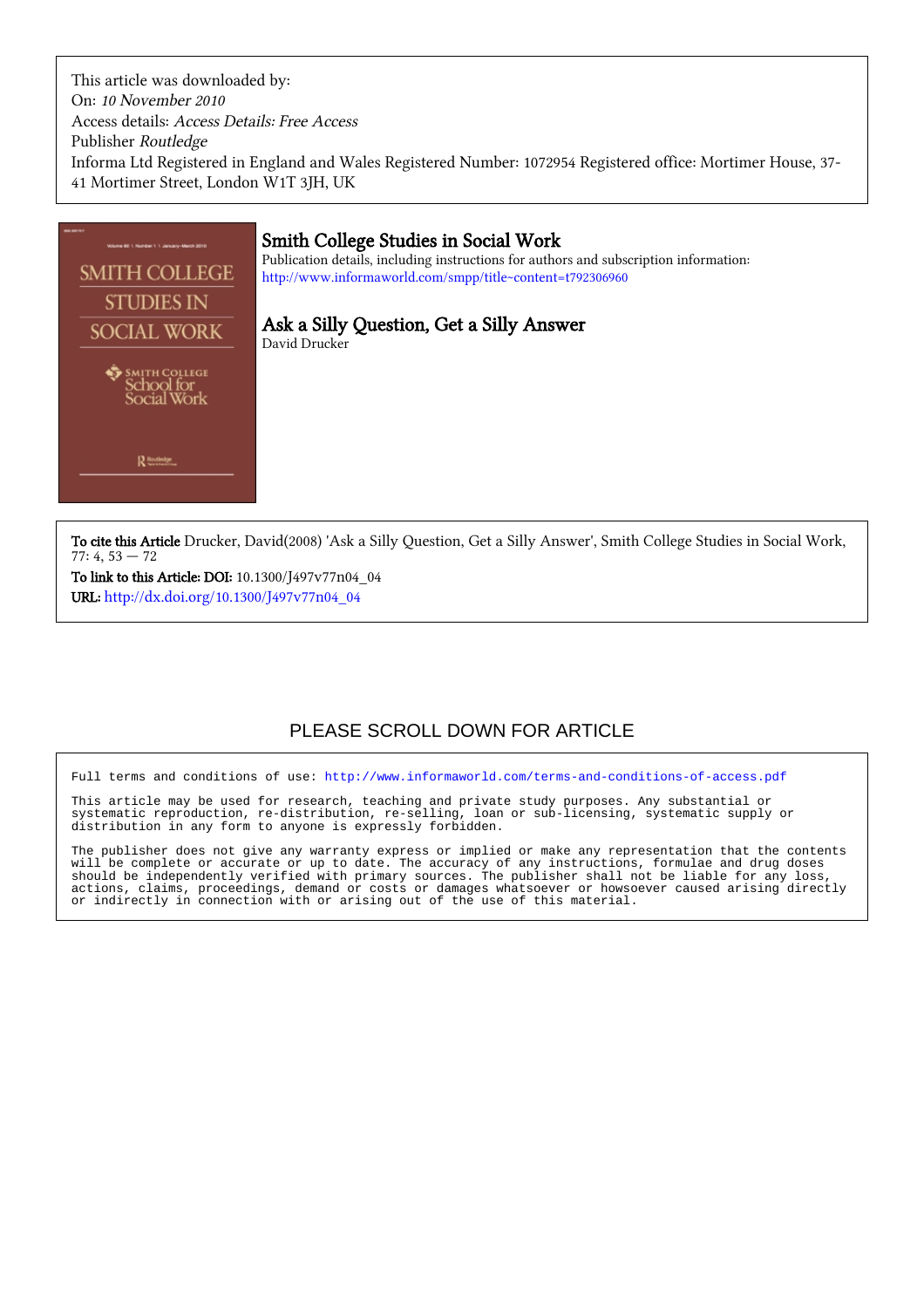# Ask a Silly Question, Get a Silly Answer: Community Participation, Entry Points and the Demystification of Planning

David Drucker

**ABSTRACT.** Careful attention is required to one's entry into community development work. The formation and continued support of genuinely participatory working relationships are essential. These must be given the time and creation of trust to establish and be tested. This requires making sure that the needs of the community (as they see them) are sensitively regarded and integrated within the action plan that they have helped to create, along with the skills and whatever the person(s) bringing development assistance services can realistically contribute. This ought to be obvious, but in practice many things frequently seem to be missed and can go wrong, especially when people cross cultures from the West and enter a Third World situation to "help." This article identifies and gives illustrations (some of which engage children) of some important fine points of the participatory process, providing some flesh to the bones of our social work development values and theory. doi:10.1300/J497v77n04\_04 *[Article copies available for a fee from The Haworth Document Delivery Service: 1-800-HAWORTH. E-mail address: <docdelivery@haworthpress.com> Website: <http://www.HaworthPress.com> © 2007 by The Haworth Press. All rights reserved.]*

**KEYWORDS.** Community participation, entry points, bottom-up planning, international

> Smith College Studies in Social Work, Vol. 77(4) 2007 Available online at http://scssw.haworthpress.com © 2007 by The Haworth Press. All rights reserved. doi:10.1300/J497v77n04\_04 *53*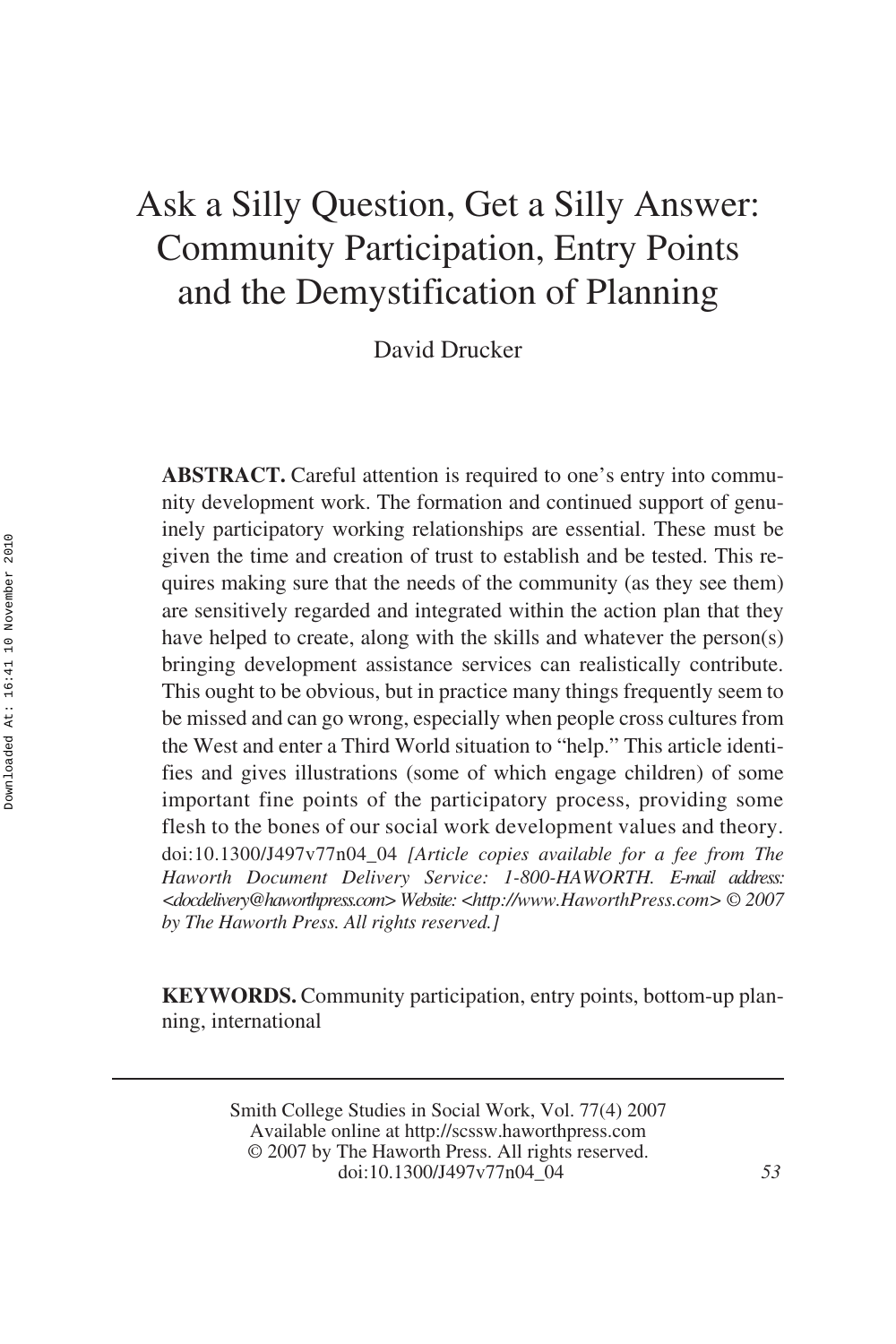# *PROLOGUE*

When I was a very small boy I lived in a slum area of London. A charitable organisation provided poor children with a two-week respite in the fresh air away from the squalid streets of the city, and away I went to the seashore. The flat open green country was rimmed with sand dunes and we ran through the salt-damp defiles and sweet-smelling grasses to the long isolated beach. Barefoot in the loose sand I trod upon a halfhidden broken bottle. The towel hastily wrapped around my damaged foot was soon soggy with blood.

My small companions went for help and returned with a distinguishedlooking gentleman whom, I discovered later, they had found at the famous golf course nearby. He hauled me upon his shoulders and set off along a path towards the town, the red towel flapping like a danger signal. He asked me my name and whether I knew the names of the wild flowers in the hedgerows, which I did not, and then proceeded to tell me; "ragwort" still sticks in my mind. He then asked: "What kind of car would you like to take you to the doctor?"

My experience of cars was very limited. There had been a taxicab driven by my cousin, and a commercial traveller uncle had also given me rides as a special treat in his 1930 Morris. However, despite my not really caring about cars, especially at that moment, with my crimson swathed foot painfully throbbing, having been asked, I had no hesitation in replying to my benefactor: "I would like a Rolls Royce." The odd part of this story is that my demand was precisely matched by the actual arrival of a Rolls Royce and chauffeur, and for some days after I had been stitched and bandaged the Rolls would call for me and I was driven in splendour on a daily tour of the countryside with my leg propped up on a cushion.

Some time later newspaper men came, took my picture, and there was a long story printed of how the Chancellor of the Exchequer (no less), despite wrestling with tough budgetary matters in times of depression, had had time to perform an act of kindness for a ragged child in need. The journalists were particularly interested in why a Rolls Royce? I did not say so then, but one of the morals of this story is: Ask a silly question, get a silly answer.

Now, almost fifty years later, I find myself wandering back to that early notoriety as I sit at international meetings and listen to what is being said about "community participation" and "entry points" and "primary health care," and hear sceptics reiterate the wisdom that if you ask village people what they want, they will answer: "A ten-story fully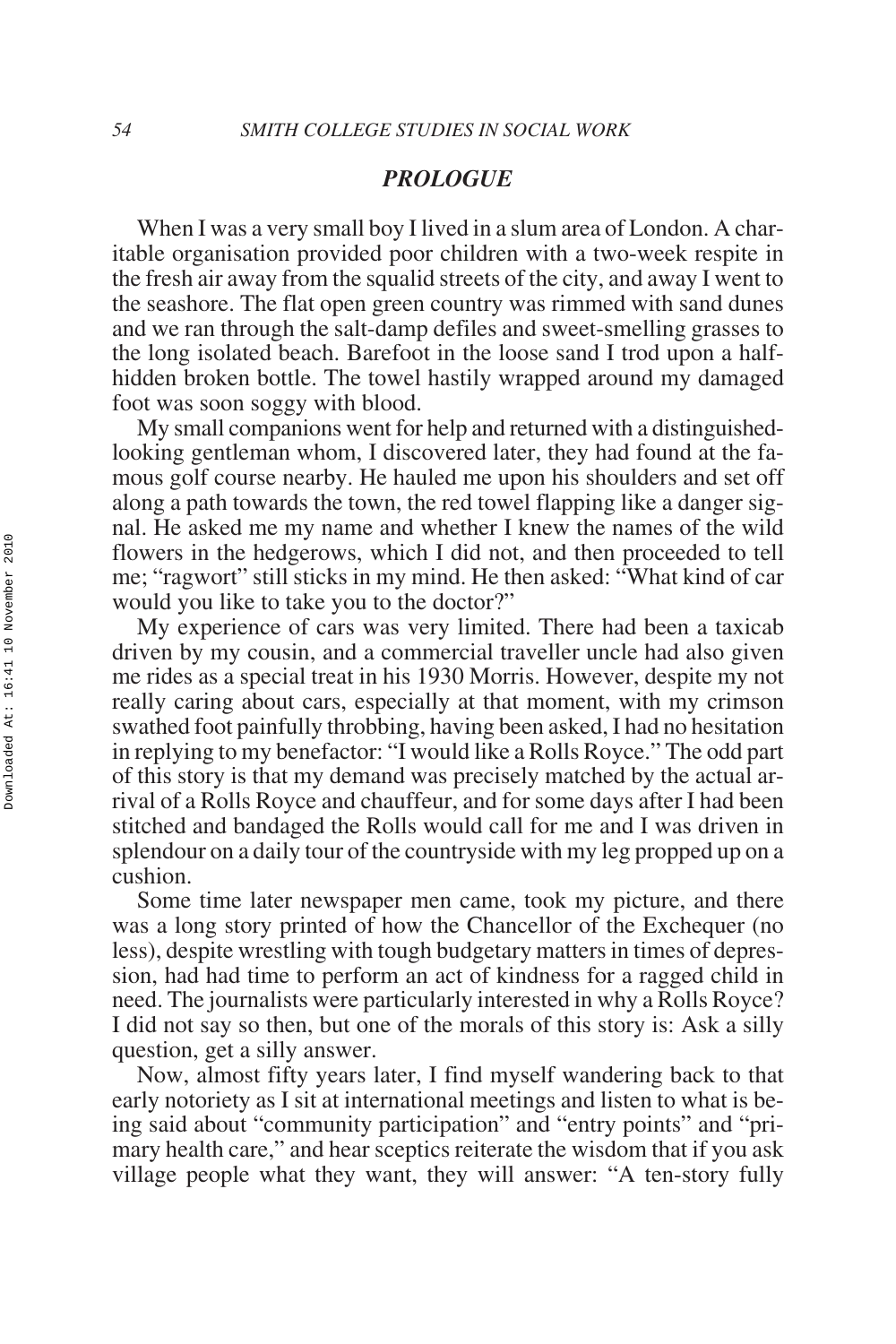equipped hospital." It is their version of my Rolls Royce, and is supposed to illustrate how expectation of realistic participation by the community in planning projects is unrealisable.

# *Participation Is Partnership*

The fact is that "participation" is fundamentally an act of mutually respecting *partnership.* Partnerships take time and effort to establish and can only succeed and continue to flourish where there is mutual *trust*. Trust is not too easy to come by; it has to be solicited, worked for, have exaggerated demands made upon it at first–so testing its reality and solidarity–and it must be gradually earned and given life. Ever since nomadic man discovered the connection between sowing and reaping, and the advantages of fixed settlements, he has had to defend himself from predators. There is little experience among those engaged in agriculture of anyone coming from outside other than to further *their own* interests, to exploit and often to plunder. Rural people know this in their very bones, and the assurances of those of us who speak the words of development and control, or represent the organisations of modern nation-states, have rarely been followed by sustained action to convince rural communities that anything has yet, or will, change in this respect.

Suspicion, caution, apathy, obsequious acquiescence are very common responses, and are the hostile mechanisms of defence which meet officials and status-bearing visitors to the villages. Naturally, curiosity sometimes overtakes anxiety, especially among the children, and hospitality is often used to contain, disarm, and control real penetration from outside. This is often, of course, experienced pleasurably by short-stay visitors, but as the saying goes: "The back of the head of the departing guest is beautiful."

In any event, real partnership has to be proffered, accepted and focussed upon jointly advantageous activities and goals. It is a matter of relationships, and, to be successful, relationships must be felt through and must develop their own particular pace and rhythm with an ebb and flow which lead the growth. Who the partners *are*, how they are introduced, how they perceive each other, and the nature of the process of agreeing on tasks to be undertaken and goals to be achieved are all-important.

Of course "my" Chancellor of the Exchequer was not acting in any official capacity; he was a kindly, helpful adult, and was perceived as such at that moment. Although used to esteem and authority, now relaxing at his club away from his cares of office, he was responding to the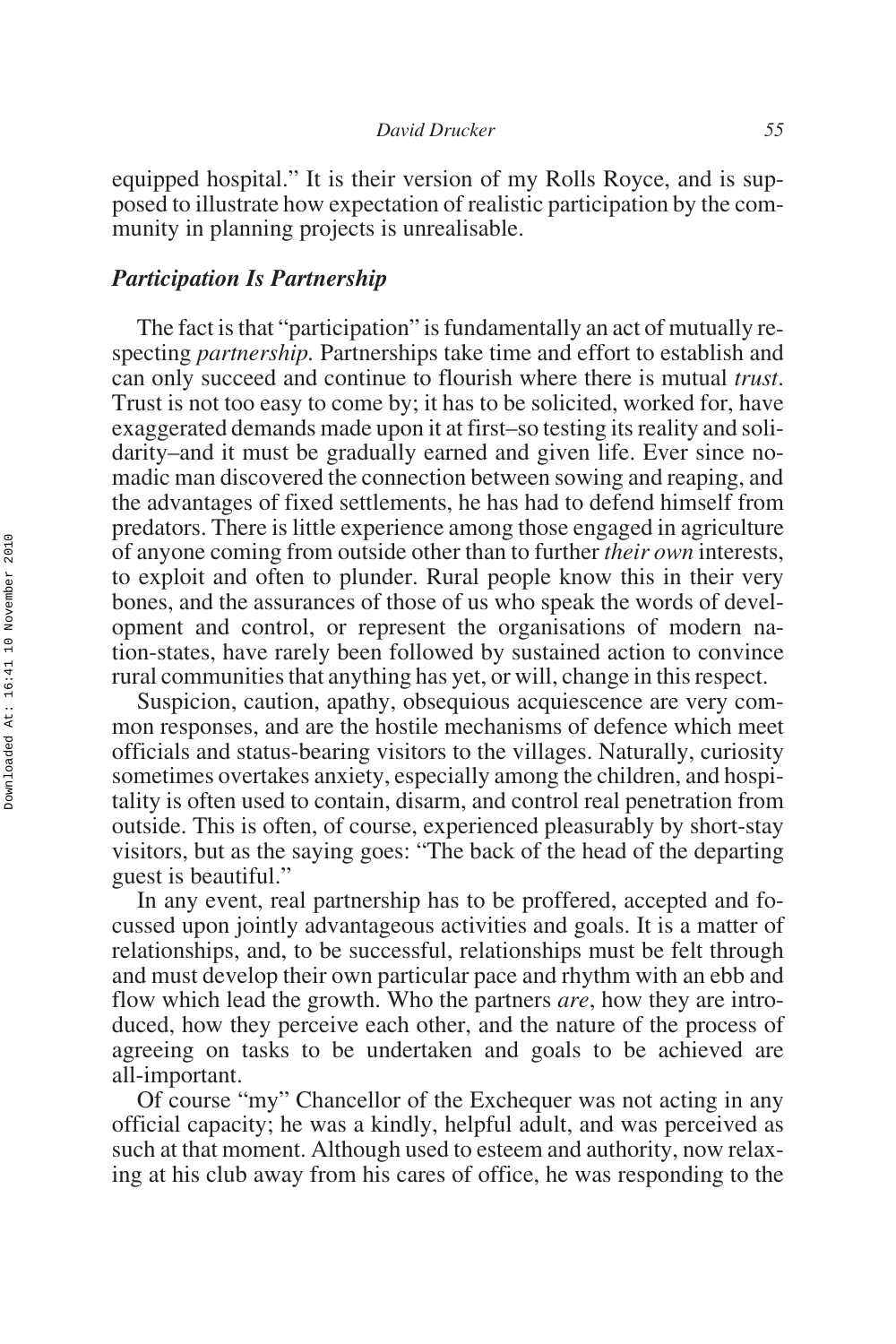human urgency of the children's voices seeking help. He saw the task in hand clearly, as did I, the injured child. He conveyed his sense of what needed to be done; his calm, his smell which was good and clean, and the strength felt in the contact with his body were reassuring to his partner in this circumscribed drama. His question about the flowers opened up some distance between us; flowers for slum-dwellers were of little consequence (culturally, lilies for funerals, carnations in buttonholes for weddings) but one condescendingly forgave him–he was doing his best to be friendly and to distract attention from the bloody towel. His back was carrying me loftily in the right direction for both our purposes; a barrow from the local market would have been perfectly acceptable if it was far to go and he grew tired.

The question of the kind of car was unexpected, strange, and even exotic. It was beyond expectation or need, in fact, *silly.* However, he having raised the possibility of unreality, why not the best that unreality could provide? Extravagance seemed called for in such an expansive redefining of purpose. He wanted to be generous and grand; why not help him, and put him to the test–the test of credibility. But an important new element had been introduced by the question. We were no longer focussed on the joint task in hand (getting to the doctor) which had been the action basis for our relationship. He had sounded an unreal note and to me his motives were now somewhat suspect. Of course the sequel confused me, but unconsciously I was the product of my background. That background was expressed significantly later by my neighbours back home, who commented darkly that "with elections coming up, the publicity had probably been worth a few votes."

It seems to me in a similar way that we who aim to promote development, although with the best intentions, sometimes fail to make real contact with those to be developed and thereby create donor-dependency relationships. True *partnership* is what is required, and this demands new directions, new skills, new activities, and new roles if the age-old fixed expectations and patterns of interlocking behaviour are not to frustrate the new aspirations of development.

This is not just rhetoric. Let me give a simple example of what is involved in practical terms.

# *Experts and Experts*

The Jeep carrying the local medical officer bumps into a fairly isolated village, and while I am talking to the village midwife, three or four hundred children, some carrying smaller ones, come to stare at me, the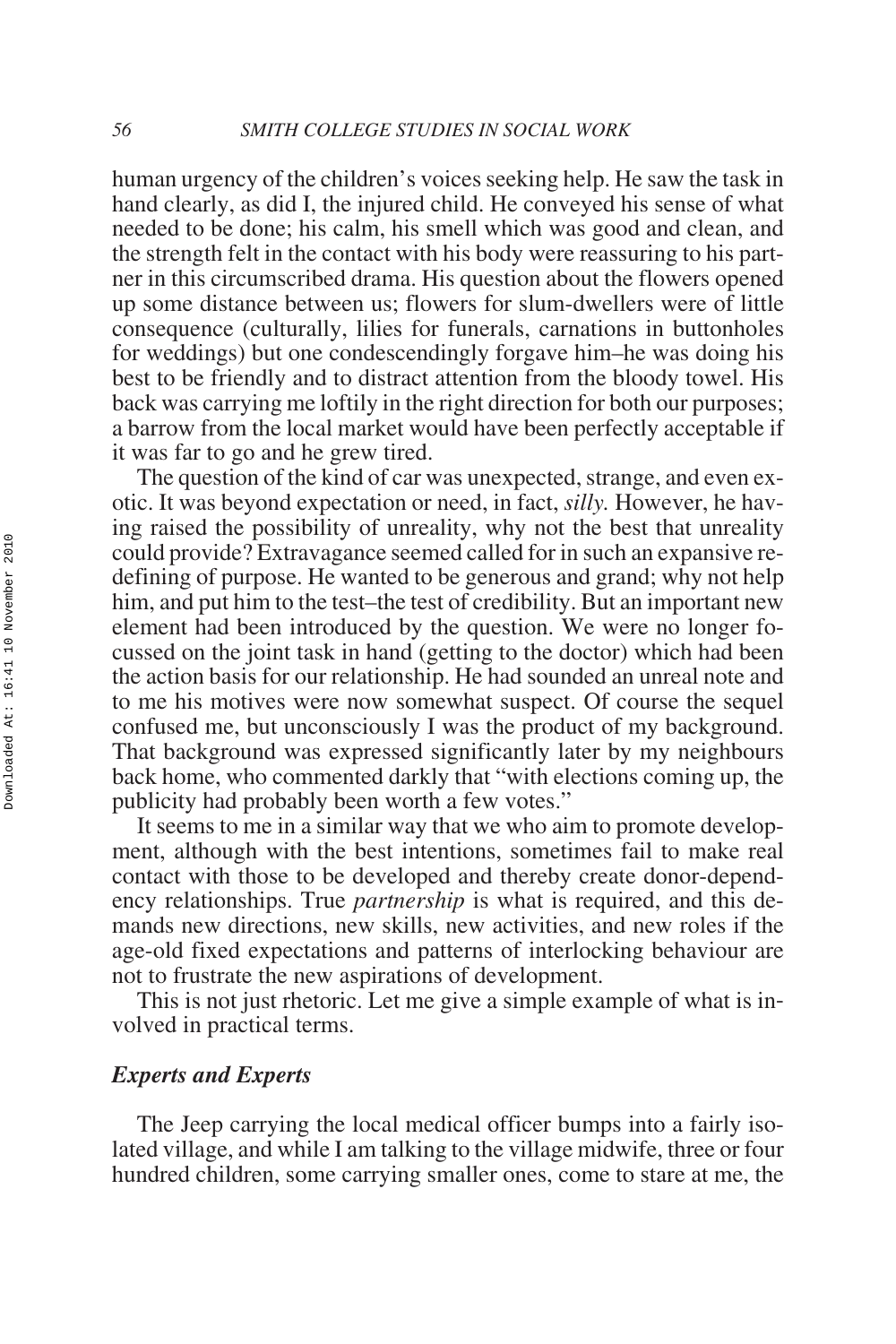foreigner. I notice the doctor goes among the children looking at their arms. I ask him what he is doing and he tells me that he is taking this opportunity to check the smallpox immunisation status of the children by looking for scars on their arms. "How long will it take you?" I ask. "Perhaps 45 minutes," he says, "but it is worth taking the time since we are here."

I persuade him to ask the children themselves, each to look at the child next to them, and if there is no scar to hold up the arm. Two false starts, while explanation is clarified and by now 450 children perhaps, with a buzz of curiosity and excitement inspect each other. I say to the doctor: "From the beginning to end this activity took 4 minutes, and now we have the 40 minutes saved to tell why we are looking, why it is important, and anything else you think needs to be done." I add: "None of these children have had any special education or spent seven years at medical school. Yet they are the experts–experts at standing next to other children and inspecting their arms." This is the right kind of *partnership*–each bringing his own expertise. In this case the lay child and the medical man focussed on a simple activity and purpose, but of real significance. What has happened is that the doctor has redefined his role and theirs. He has acted differently from what is familiar and expected in the doctor/patient relationship, and the children *have reciprocally* acted differently also. He has launched a short but important step towards community participation. This is a very simple example, but it is not quite as easy as one might think to disconnect people from time-honoured expectations and behaviour and to alter roles and maintain new ones.

# *More Child Expertise–Surveillance*

Perhaps you are familiar with the easily made three coloured tapes for measuring the mid-arm circumference of one-to-five year old children. The gradations give a quick guide to the nutritional status of children (malnutrition not just from lack of food, but more commonly from endemic parasites and poor feeding habits). A child with a large mid-arm measurement (green) is fine, one with a middle measurement (yellow) is at risk, and one with a small measurement (red) is in very poor condition. I carry around a bundle of these tapes in my pocket when I visit a village. In the teahouse children come to stare at the stranger. I take out a tape and play with it for a while. As the children become curious with my "toy," I beckon to the boldest, measure his arm and show him how to do it. I suggest a small prize for any under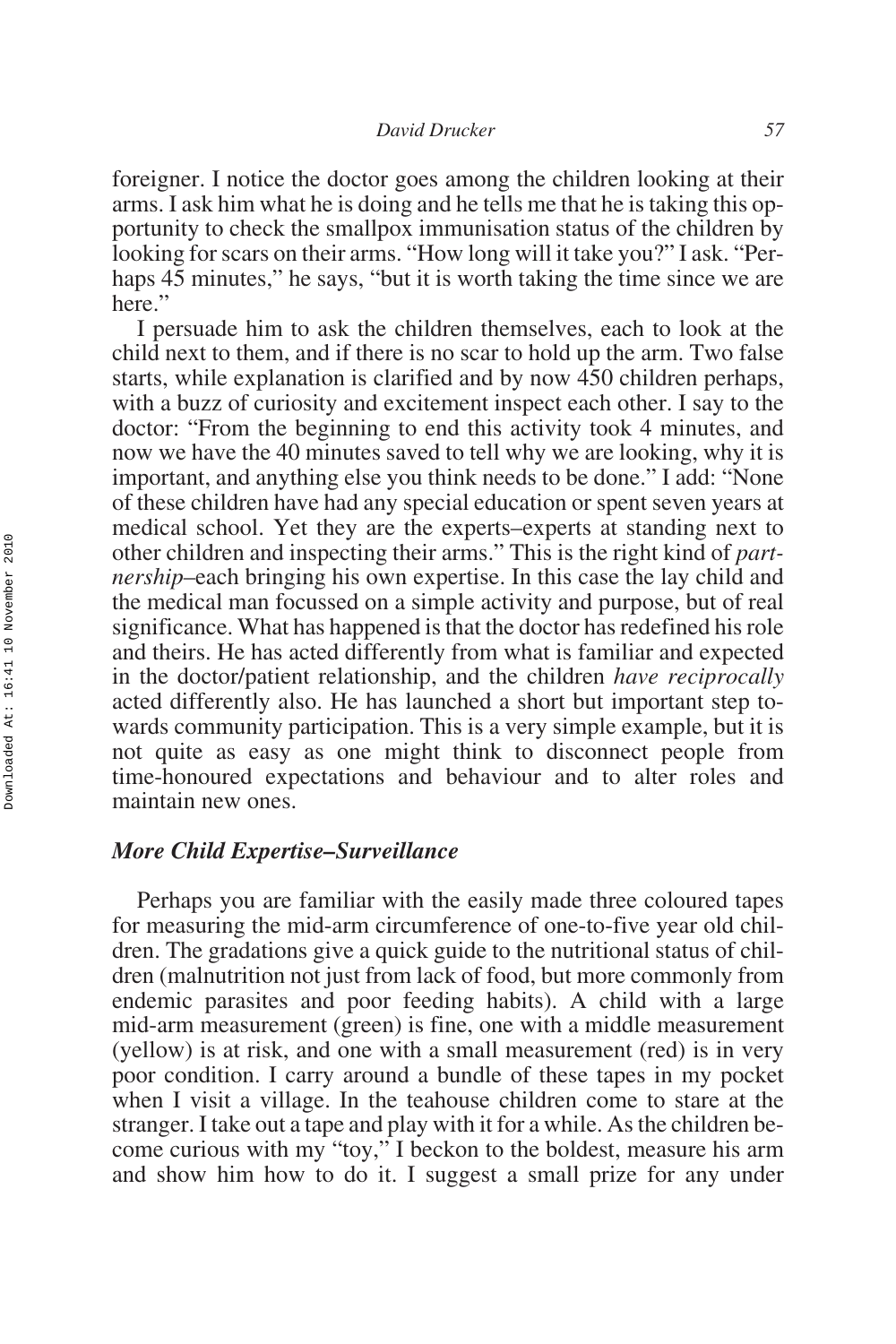five-year old "yellow" children he can bring me, and something a little more special for a "red." Other children are eager to join in the game, and scatter through the village. One humorist wants to measure me and needs two tapes together. We all laugh as I pat my belly and emphasise how big and fat I am, but we agree that as I am older than five years, perhaps my arm measure doesn't really count.

The fact is that in rural areas, especially where the village is scattered, the *experts* in knowing where all the under-fives are to be found are the *children*. They could be important in ensuring coverage for the care of infants, and also for example in locating the mothers who might be most promising for family planning, etc. With a little organisation, preferably as a game, children (and usually there are many of them) can be mobilised to undertake all kinds of development tasks, including these types of surveillance. What is more, they can do it at a fraction of the time and expense that any health personnel could manage.

# *Control Is Not Partnership*

Fascinatingly enough, I have found that health workers find it extremely difficult to initiate such approaches and clearly seem to be threatened by giving up their control over such procedures. Over and over again I see trained personnel taking away the tapes from the children and insisting upon doing the measuring themselves ("properly!") The same holds true for weighing, height-taking and so on, which with a little guidance (health education?) mothers could organise and do for themselves, rather than (as is commonly the case) reluctant, sometimes screaming babies and infants being pried from their mothers so that the nurse can take charge of the situation. The nurse then enters the result on what to the mother and the village must seem like a secret and mysterious document (the Health Chart) which emphasises the nurse's power.

It is fundamentally embedded in the medical ethic that this dependency and passive role be assigned to the community, which is required to be *patient* in the face of health expertise, which somehow meets the health worker's need to control and be the active partner. It is of utmost importance in understanding how to "enter" and establish "participation," to recognise that this controlling/patient relationship is very much counter to the principles of community development and to the need for community self-determination, where active initiatives and perhaps impatience are more appropriate.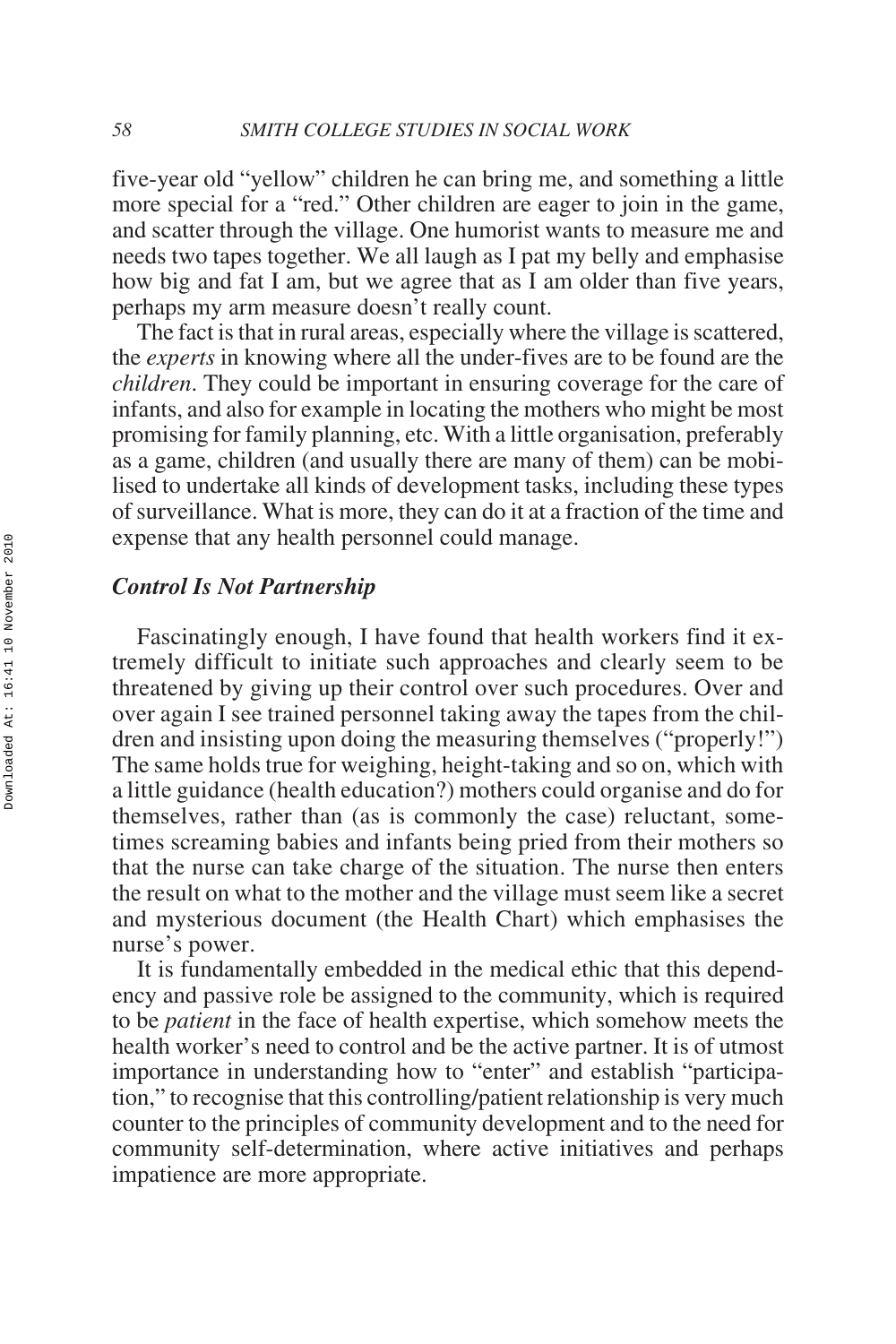# *Experts In Walking*

Another example is that of the immunisation workers who, I discovered, carry a 48-hour supply of vaccines in vacuum flasks and spend a very large proportion of their time walking to and from remote villages to a central cold-chain pick-up point in the area. The community could easily be organised so that it is responsible for assigning a reliable person to do the walking to the market town where the cold chain is situated. Shopping and the collection of the vaccine flask could be combined and would only need to be done perhaps once in three months. The trained health worker would then merely need to travel straight from village to village instead of walking repeatedly to the town, and would be assured of a fresh vaccine supply relayed to each village along his or her way. It might also happen that the community having understood (health education!) the need for taking such responsibility, they would make sure that their members were assembled for vaccination, as one of their own people had travelled a long way on their behalf. At present the health worker's programme time-table is poorly adhered to and many workers arrive when convenient mainly to themselves; if the communities are eager for vaccination or other help, the implication is that *they* had better quickly pass the word around that the worker has come and that they must hustle before he/she takes off again. There seems to be a real resistance by health workers to solicit more effective partnerships with the community. This appears to have roots in the health worker's reluctance to place control (and possibly justifiable grounds for recrimination) in the hands of the community, which the community might exercise if the worker did not fulfil his/her part of the bargain by actually turning up as agreed.

Once we begin to look for these invidious types of behaviour, which will certainly undermine all attempts to promote participation, we will find them everywhere. Controlling behaviour by professionals is almost a basic element in our present social structure. Although the health field provides telling examples, the problem is widespread.

# *Entry Points as Abstract Strategy*

The notion of "entry points" is sometimes evoked as a round-about way for health programmes to quietly penetrate communities when they are looking another way, so to speak. The entry point idea is often approached in terms of generalisations such as School Teachers, or Monks and Priests, or Agricultural Extension Workers, or Postmasters, and so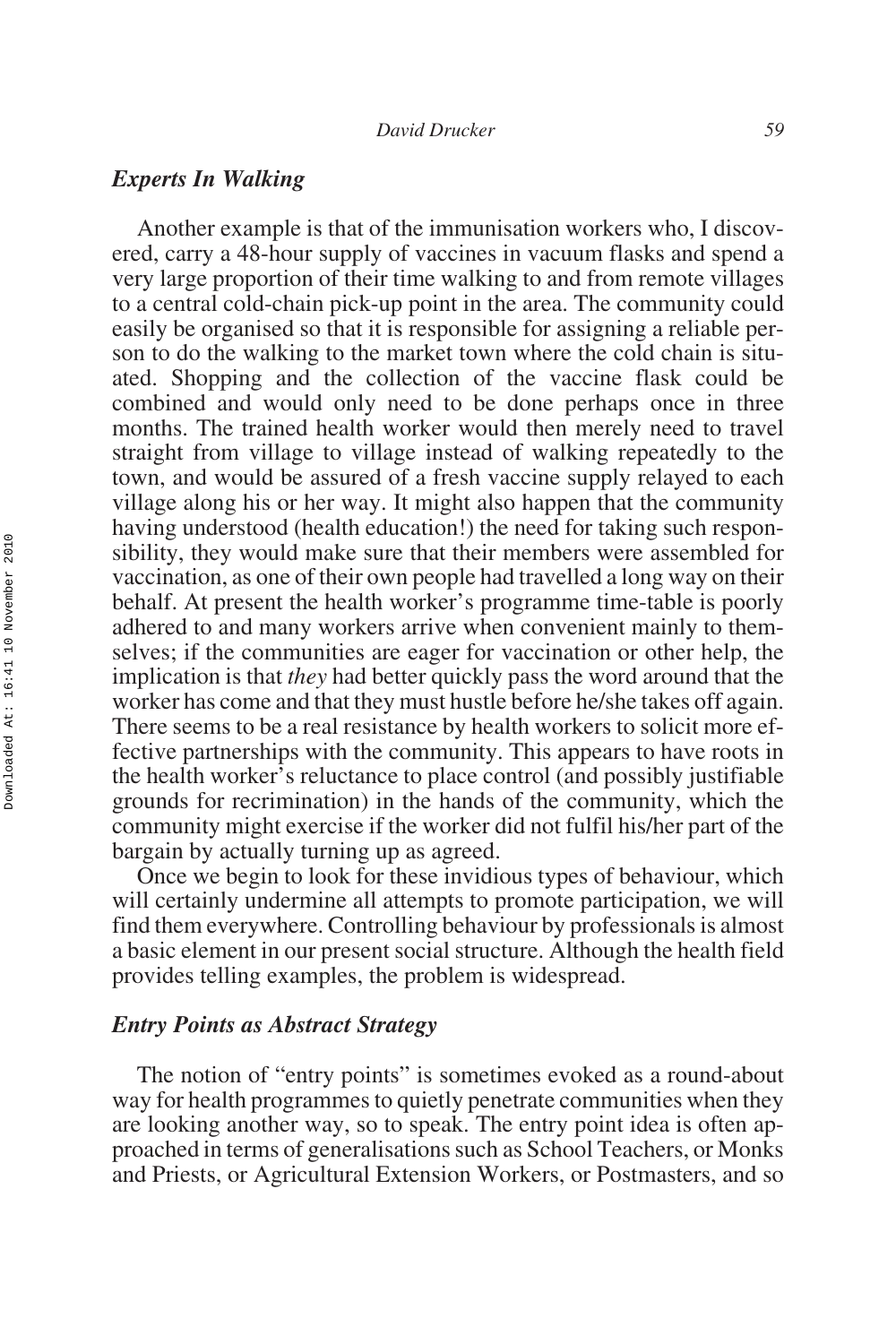on, ". . . they have easy access to communities and are respected by them. They are familiar with the local ways and can exercise the leadership required."

There is an attractiveness about identifying such groups, which lend themselves to neat bureaucratic classification and conjure up an image of homogenous simple administrative entities which can be "trained" to perform various tasks and functions.

Unfortunately, although within each of these groups there are *individuals* who have the interest, personality and capacity for development work, the inherent effectiveness of the group as a whole for any such activity is not borne out from experience. Indeed, we often find that many do not carry out their own official and specific tasks satisfactorily. Adding more and quite different responsibilities will provide little to resolve our "entry points" problems. Worse, because of their professional or officious manner and "distance," they already have "entry" problems of their own. Their acceptance by communities often proves illusory, especially if they are expected to bring about change.

There is much to be said in this respect about the whole idea of communities as entities which can be "entered." On the inside of communities things look very different from our comfortable idea of them from outside. They too, like us developers, are made up of sub-groups. They may unite for some things but are divisive on much else. Even when there are not the usual conditions of chronic not-enough-to-go-round, there is frequently profound exploitation within communities as well. The changes intended by development programmers can often be nullified by the internal conflicts, and the "rewards" of development "captured" and so intensify the gap between the grass root "haves" and "have-nots." It is not unusual for those released from exploitation to become exploiters in their turn.

# *Entry Points as Human Relationships*

All these difficulties have to be faced and dealt with and require careful, patient, dedicated, skilled on-going work applied over a long period of time. I know a particular group of outstanding religious workers who for over *twenty-five years* painstakingly earned the trust and partnership of a community by championing the toddy palm climbers when their livelihood was threatened, organised girls into gainfully employed net makers, improved fishing boats, released generation-to-generation debtors into self-sufficient co-operatives, protected and organised labour for public irrigation work, dealt with land reform issues and much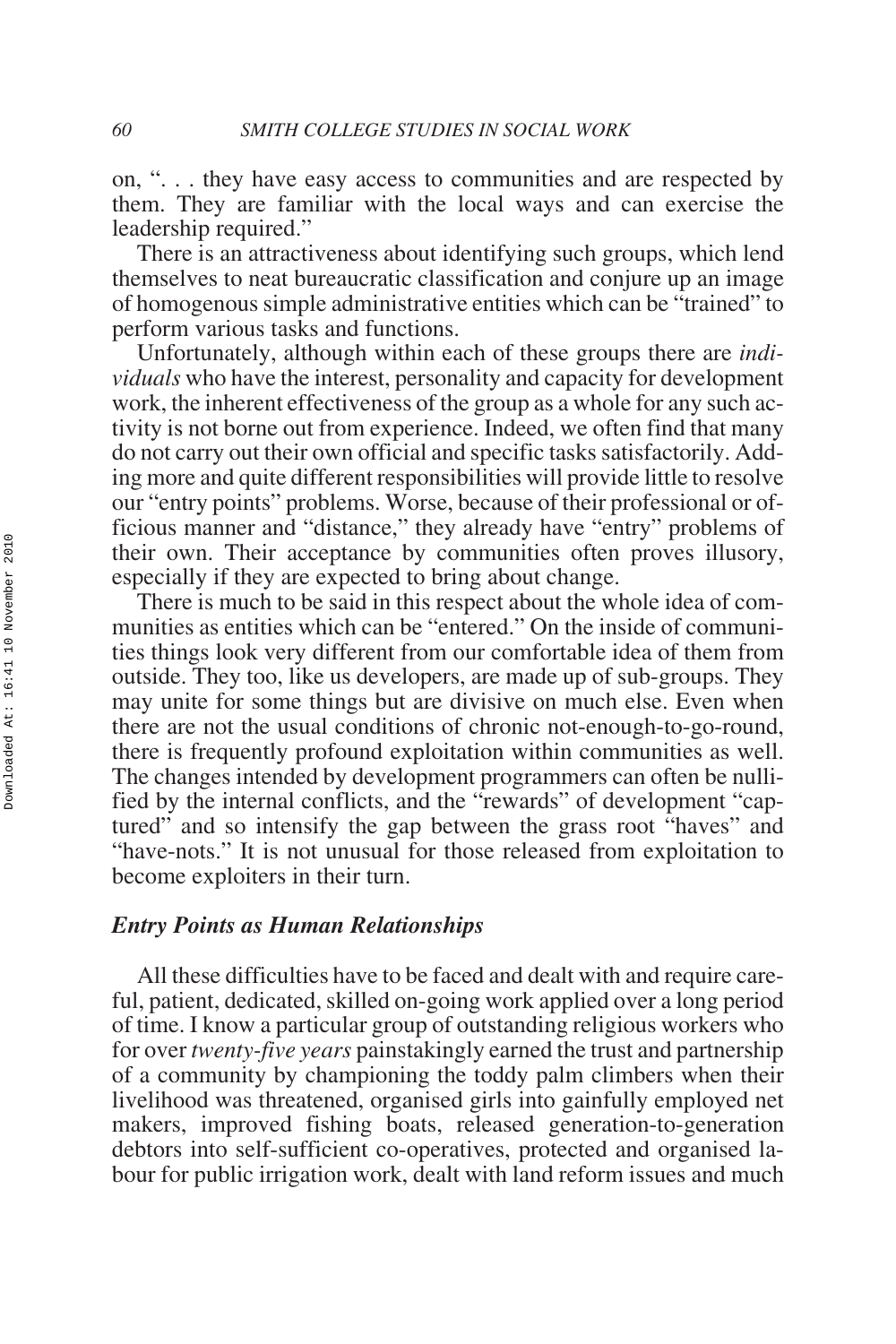else before organising for health care could become an agenda item and, after much work, a reality. Even so, as the original workers grow old, real partnership and community self-determination are still far from unequivocally secured. The struggle to control re-surfaces in different guises and requires vigilance and continuity.

What is being argued here is that "entry points" cannot be conceived in static terms of uniformity and administrative neatness, but that we must concentrate upon the importance of persons, personal attributes and the capacity to learn to use self in positive and effective ways in working *with* communities.

This takes us back to the issue of relationships and partnership. An insensitive worker, whatever the source of his contact with the community, can destroy in a mere gesture all that a benign government may have intended in its legislation, plans, programming, and allocation of resources. It becomes necessary to translate all our aspirations for change, social justice, health for all, drinking water, adequate sanitation and much else into the very way in which front-line face-to-face staff *behave* consciously and unconsciously in their daily transactions with communities.

# *Professionals Locked Into Their "Culture"*

One of the problem areas (as has been illustrated) is related to the way in which our present trained worker has come to perceive his/her superior education and status in relation to the community. Unfortunately most of our training programmes and certainly our higher level educational institutions have grown up unwittingly in urban elitist traditions. For example, in some attempts to provide rural-based training for medical students, the fact is that neither the doctors under training nor the centres in which the training takes place in any way seem to have accommodated their knowledge or their "style" (bedside- or city clinic-manner) to the conditions of village life. The whole atmosphere is usually strikingly doctor-centred rather than patient-centred, let alone community-centred. In a very compelling sense the "institutional" ambience and the relationships set up in the rural centres are indistinguishable from those in the crowded clinics in the towns. The villagers can either take it or leave it. Many studies tell us that a large proportion leave it and the main reason is the "uncordial behaviour of the staff."

In the context of Primary Health Care, with its accent on health rather than disease, on the unreached rural masses rather than the urban elites, and on active community participation rather than passive patient ac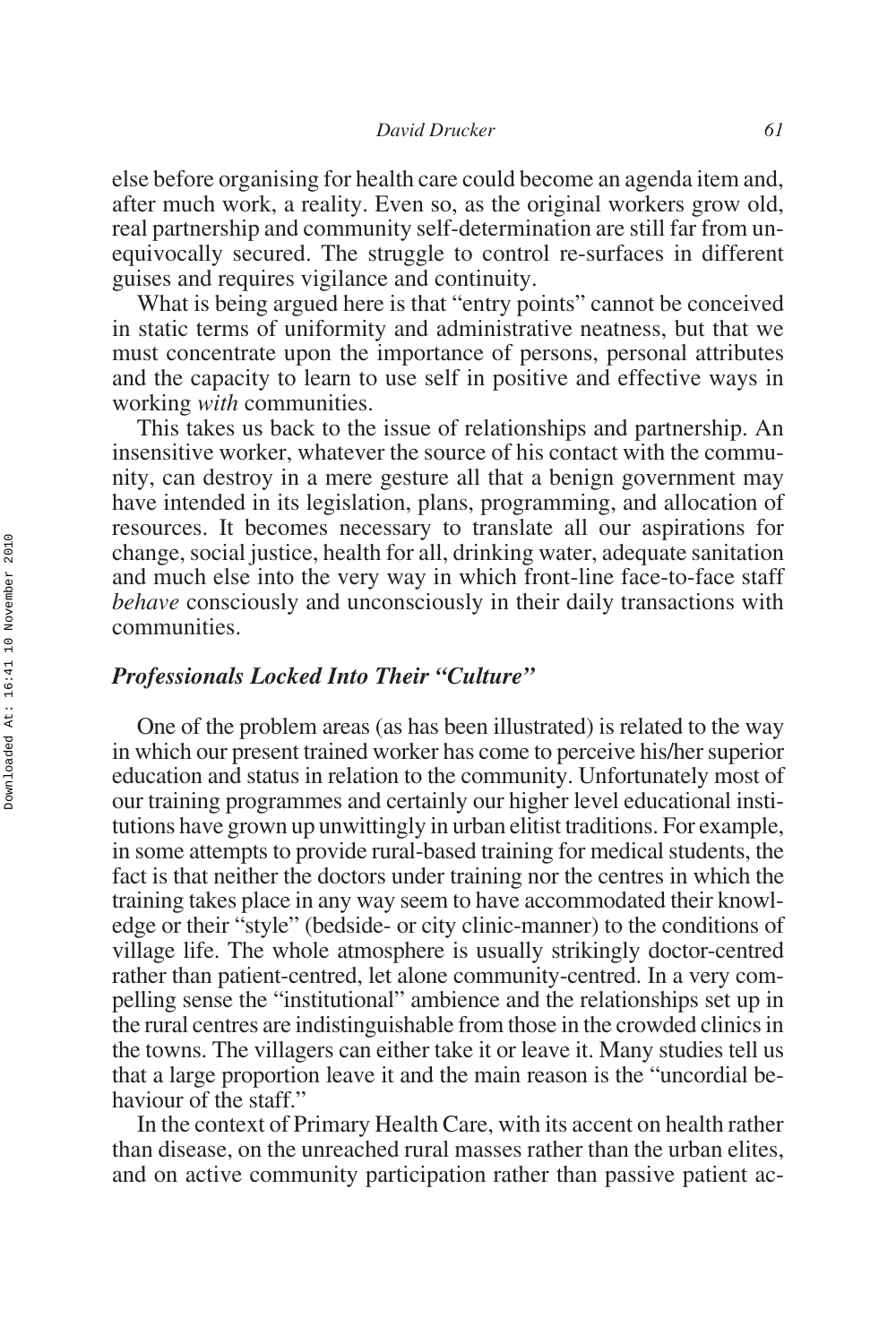ceptance, the time has come for restructuring our institutions, and the style and relationship they impose upon the medical professional and those whom it serves. Much exploration is called for if this is to be achieved.

We need to explore ways of providing practical examples of communityfocused work and behaviour, and of building these into new teaching and training programmes. This practice and the teaching it engenders will have to mutually reinforce the new participatory skills, and must also be reflected in changing the very arrangements, organisations and institutions which encompass such activity.

This must happen in the long run, but in the meantime some progress has been made in these directions. Here is one approach.

# *Turning Around to Face the Community*

This approach grew from the experiences of a medical team in India which unrolled a mat on the steps of a temple in view of the whole community; the doctors and health workers were encouraged to literally turn around from facing a patient to facing the community. Such an unusual event brought about a swift assemblage of village people.

Usually the doctor addressed the patient (or a separate organ or part of a patient) on a one-to-one basis. His behaviour was mysterious to the one being questioned, examined, treated, and directed. Often such a procedure ended with a symbolic piece of paper which might produce (at a price and if it was conveniently available) an unknown substance endowed with potent properties.

Now, instead of the doctor being hidden from the crowd which is held back to give the doctor his own hallowed and sheltered space in which to do his secretive work, the doctor gives a public performance; the crowd becomes the prime target for the health team. The doctor acts as a group leader, encouraging the "audience" to become participatory members in a joint activity.

In this participatory approach, patients (especially those suffering from common ailments such as scabies, wounds, diarrhoea, etc.) are drawn from the audience and the professional examines the patient in full view, explaining to the audience as he does so, in very simple and appropriate language, what is being done and what are the signs and symptoms. The questions to the patient and his replies, along with the whole procedure, are conducted in the nature of a public case-conference discussion, in terminology that the villagers are helped to understand.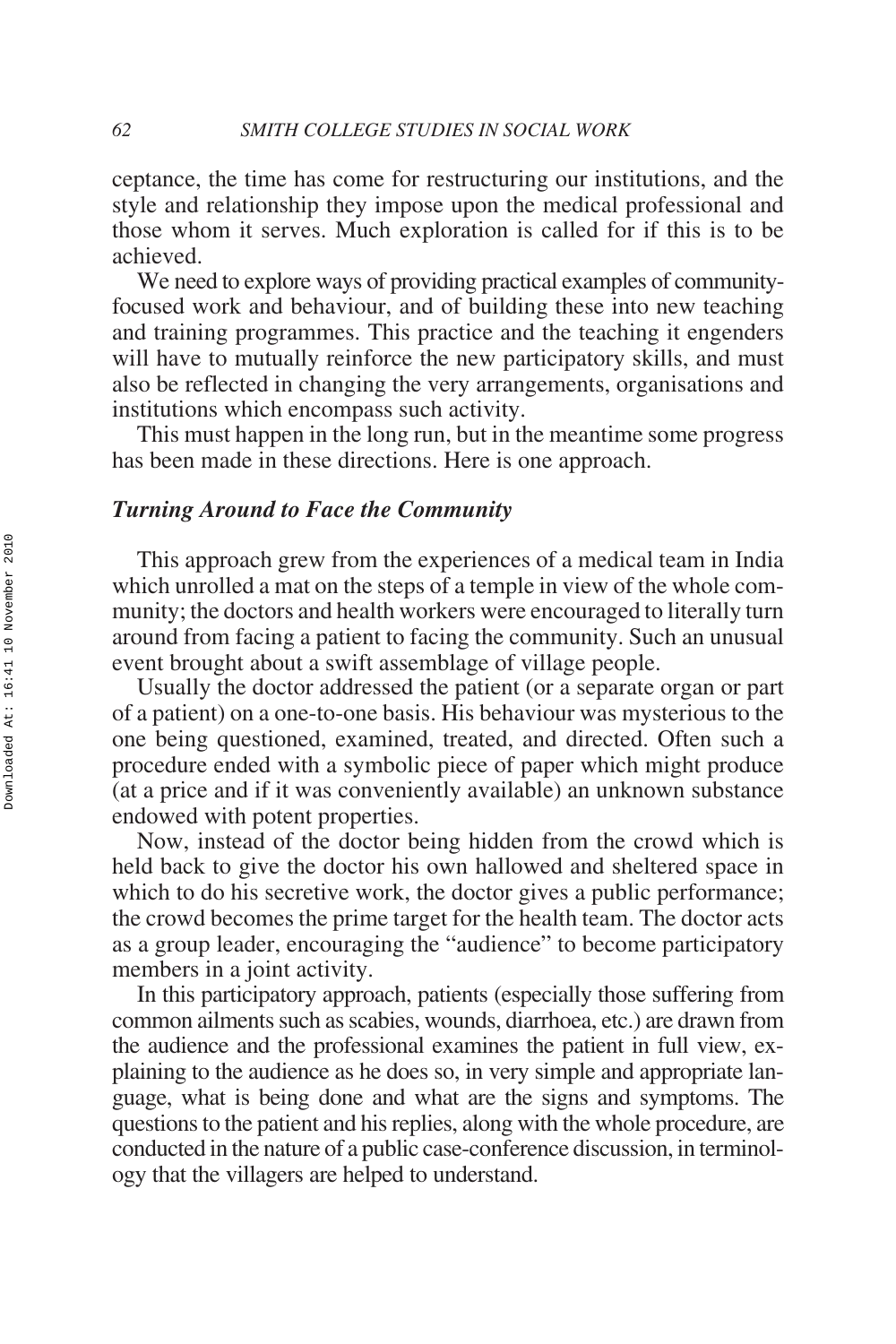A simple explanation of the problem is given, followed by appropriate information regarding how such conditions come about and what action can be taken to prevent or minimise them. The treatment and management of the condition is carefully explained. The *preventive* aspects are emphasised. The audience is then asked if there are others among them who have similar complaints to come forward. The professional briefly examines them and where there is some doubt, separates them for more extensive examination. He puts in a group all the patients who he confirms have correctly identified themselves as having problems similar to those of the demonstrated case.

# *Emergence and Training of Community Health Workers*

As small groups are formed in this way, another assigned member of the team can reinforce the health messages and instructions. Treatment can then be communally provided and regimes and management reviewed in detail, with demonstrations as appropriate. For example, cleansing of wounds, the boiling of water, preparation of dressings, etc. can be followed and practised by those accompanying the patient or by one patient assisting another. Questions will be invited and answered. Volunteers can be called upon from each group to act as permanent focal points in the community for specific symptoms and conditions.

To begin with, simple single tasks should be undertaken by those wishing to volunteer. There is an advantage to having the volunteers and training in pairs. Alright, it is agreed that you become the Scabies Ladies. We will train you. Here is the lotion your village will need. Let's review and write down all the things you have to do. (The writing down will constitute a "How to Deal with Scabies" guide). Everyone must hear that you can help when this problem happens. We will teach you to look out for conditions which can be mistaken for scabies and for which different help should be sought, etc.

The same can be done for diarrhoea and the serious threat dehydration poses. So you will be the diarrhoea worker? Everyone must know that you can help when this trouble occurs. We will train you. This is what you must look for . . . what you must do . . . here are your "tools" and medicines . . . Let's review and write down ("How to Deal with Diarrhoea Guide").

In this way the villagers see exactly how their own village-based worker becomes an obvious asset, and they can see the nature and content of the training, so that they too understand it, can support the volun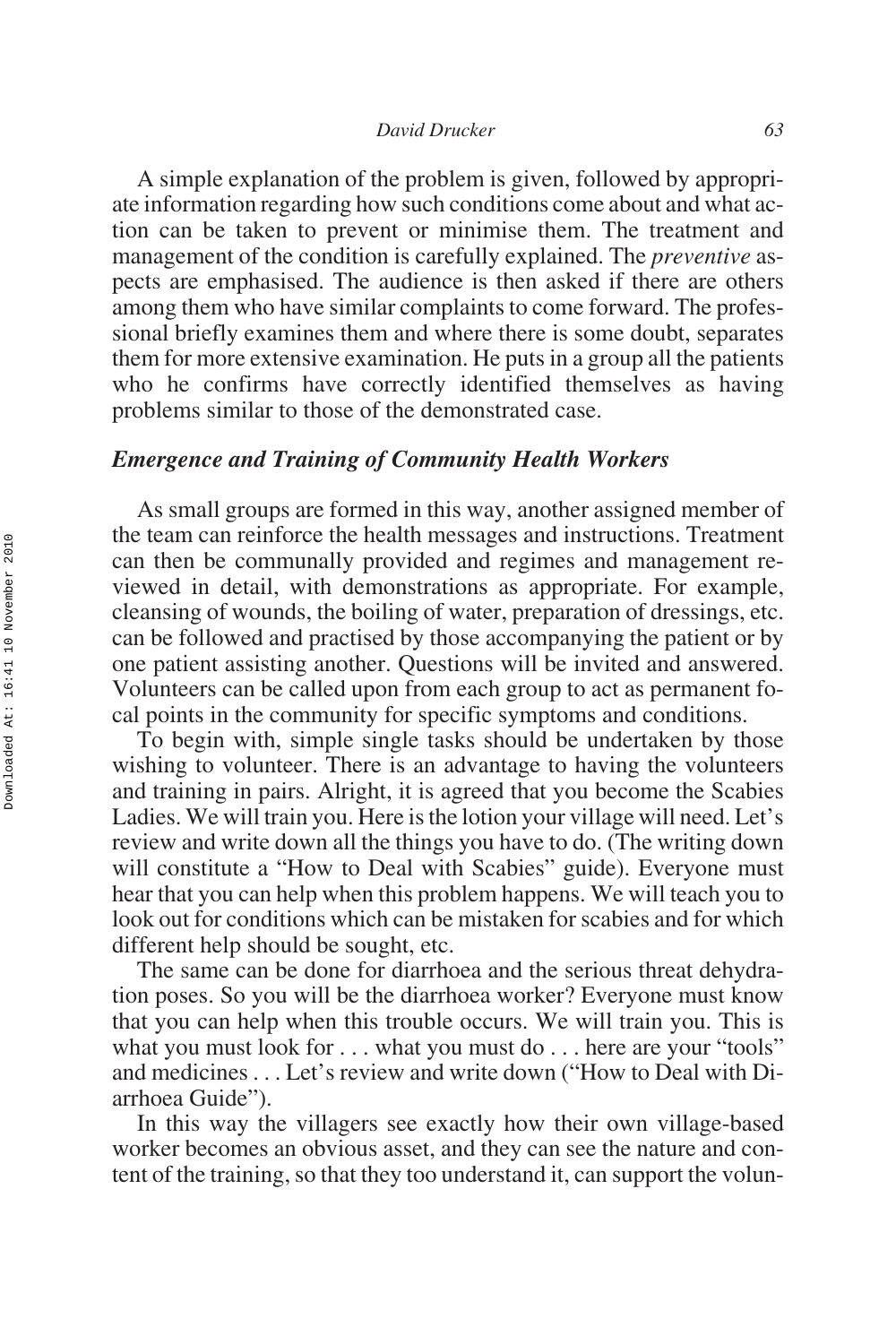teer and minimise the mystery and superiority arising from it (good health education!).

Of course not all patients need or should be dealt with in this way, although this should be the major "visible" style of practice. It appeals to the curiosity and even to the entertainment qualities of village life and plays down the mystification and "confidentiality" of Western middle-class medical ethics. Even so, in accordance with village values, one is careful to avoid public display of matters which may affect social life chances, such as acceptability in marriage and so on. A village-oriented health worker should soon become sensitive to what these special matters are.

Too many programmes introduce Primary Health Care as an organisational activity and neglect the element of village people being actively introduced to an understanding of the whys and wherefores of Primary Health Care and the value of village health workers. Selection of workers is commonly precipitous and somewhat arbitrary, and is influenced by who is well-connected rather than he who connects well. In one project, I know that a period of nine months passed with profit before the need and value of a Primary Health Care worker was understood and a worker was satisfactorily selected. The pressure to fill training places at a time determined by remote administrative convenience, rather than determined by a community's readiness, is to be avoided. Training of such workers should be on an item-by-item basis which meets a need clearly recognised by the community, and in which the worker can demonstrate his utility and skill before responsibilities are increasingly piled upon him. Often community health workers are trained extensively in a bit of everything at once. Then the training investment becomes a heavy loss if they drop out. The training and responsibilities should be cumulative.

Of course properly oriented and experienced practitioners will have to pioneer the way of performing this group approach, but standards can soon be set for trainees to emulate and meet. These standards can be achieved by having a trainee assigned to conduct a session or part of a session of this kind. He/she is easily observed by peers, and an analysis and discussion of the trainee's performance and presentation can take place after every session. This way he/she will be helped to learn and practice the skills of a village-side manner rather than the usual bedside manner. Experience shows us we can go far in this "do-it-yourself" caring. I suspect we can go much further.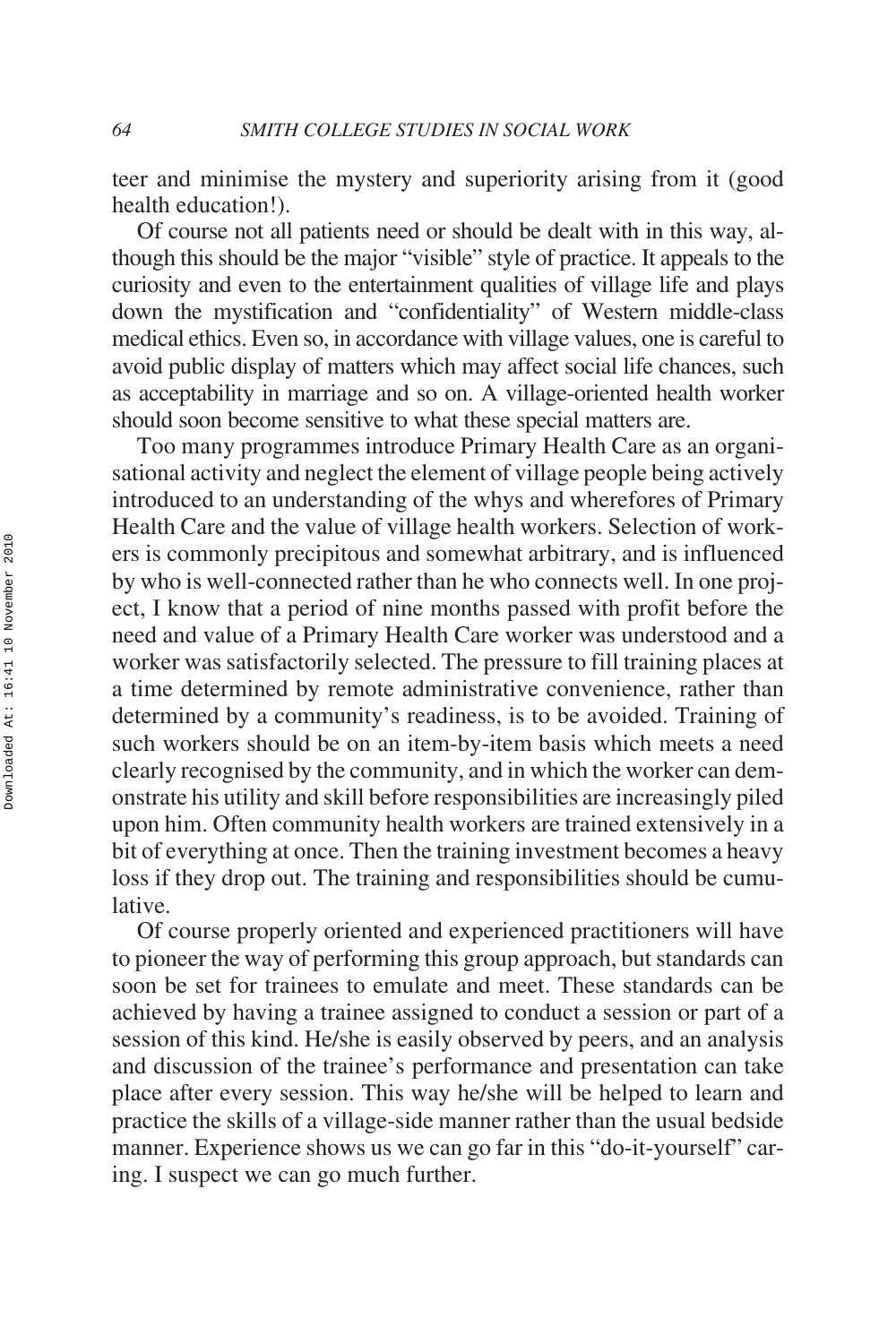# *From a Disease Orientation to Prevention and Participation*

The style of the approach previously described introduces a new kind of professional behaviour and a new set of outsider/community relationships. Such a partnership, in this case between a health team and the villagers, is only the beginning. Scabies and diarrhoea have become the entry point. Let us continue.

The doctor or health worker in the situation described can choose his moment and proceed along the following lines. Addressing his audience of sufferers with diarrhoea, scabies or whatever, he says, "Look, there are 70 of you here this morning, 22 from the same village . . . You came to me for medicines . . . Every day there is a large number with the same problem; last week so and so came too late for us to help, and all the time people–children especially–are dying of diarrhoea. Are you just going to wait for a doctor to turn up once in a blue moon or keep running to your health worker, or do you want to do something about it? How long are you going to put up with these conditions? Come! Let us have a quick look around the village and see what we can see."

The doctor sets out followed by the crowd which is fascinated with this unusual behaviour, and the doctor harangues them at every sanitary risk he can point out. He tells briefly what needs to be done and why: "Now if you are really interested in dealing with these diseases, get your headman/teacher/health committee to call a meeting. I'll get a worker to join you, and have a good look at what might be done. Who will take responsibility for fixing up this meeting?"

At such a meeting, the specific extent of the medical problems should be addressed: "In this village there have been at least . . . so many cases, and so many deaths in the last . . . months. One of the main reasons for this situation is . . . and it *can* be prevented or at least cut down by . . . (preventive actions to be spelled out). One of the ways to start is to make a full-scale inspection of the village; you can do it yourselves. Here is a 'How to Look for the Threats to Health in your Village' guide. If you wish to try it, we can arrange for a community worker to help you." (The local schoolteacher and the children can be involved here too).

# *How To Guides*

A whole range of "How to Guides" needs to be developed. "How to Guides" should tell of the real experience of other communities, what arrangements worked, what problems were run into, how they were overcome, what to take into account, advantages and disadvantages of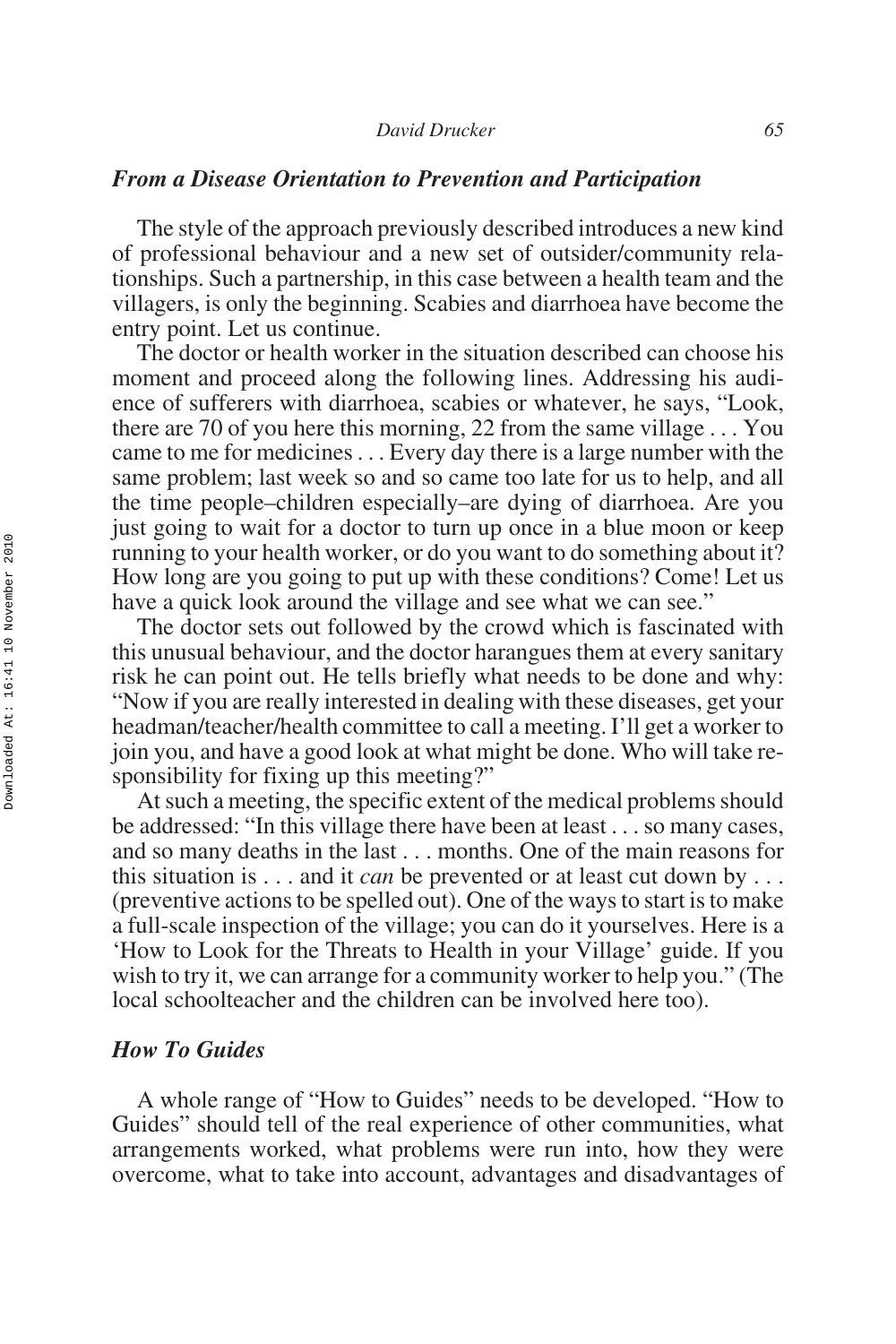different solutions, checklists. This "How to . . ." material should be carefully put together, perhaps in comic strip form, but at any event geared to the literacy level and comprehension skills of the community to be assisted. Beginning kits available in a "cafeteria" style (piece by piece, to be added as and when required) could be worked on by the community worker. Trainers and skills in using each piece of materials can be developed. As more and more actual experience is accumulated, the materials should be updated and made more effective for each job in hand. The inspection of the village is a first step in helping to organise 'bottom-up' planning.

# *I Spy Games <sup>1</sup> –Village Surveys*

I found myself, after much experience of "top-down" planning, emphatically insisting on demystification, and heard myself say that "planning is child's play." I remembered how often I had enthused about the expertise of children and how they constitute an untapped development resource. They are not usually recognised as manpower, even though a recent report states that in South Asia alone, by ILO standards, 29 million children are gainfully employed. Another fact is that children *know*. They know an enormous amount, and adults have failed to gather and put to use the very careful research undertaken, quite voluntarily and without guidance, by children, using their inherent sense of curiosity.

It occurred to me that it was possible to involve children in this preliminary inspection work. I thought this could be managed in the form of "I Spy Games." One such game could be, for example, to look for every conceivable water source in the surrounding area. The children could work in pairs or teams, leaving some kind of marker (a stick and a coloured piece of cloth as a flag) or agreed sign at each source discovered, so that the same source is not claimed more than once by any "player," and so that a proper claim is made of each "find" and can be judged to belong to the first finder. Some kind of points system and reward for the most points could be devised.

All the information from this I Spy game would then be brought together and displayed on the largest possible area on which an outline map of the village or community can be marked out: the school playground, a sports field, a market square, the side of a house. The map can be outlined with chalk, stones or bamboo, or scraped on the dry earth. The children can make models with mud, coconut shells, cardboard, anything. Then with sections of the map allocated to pairs of children, they would fill in the map, marking all the water sources.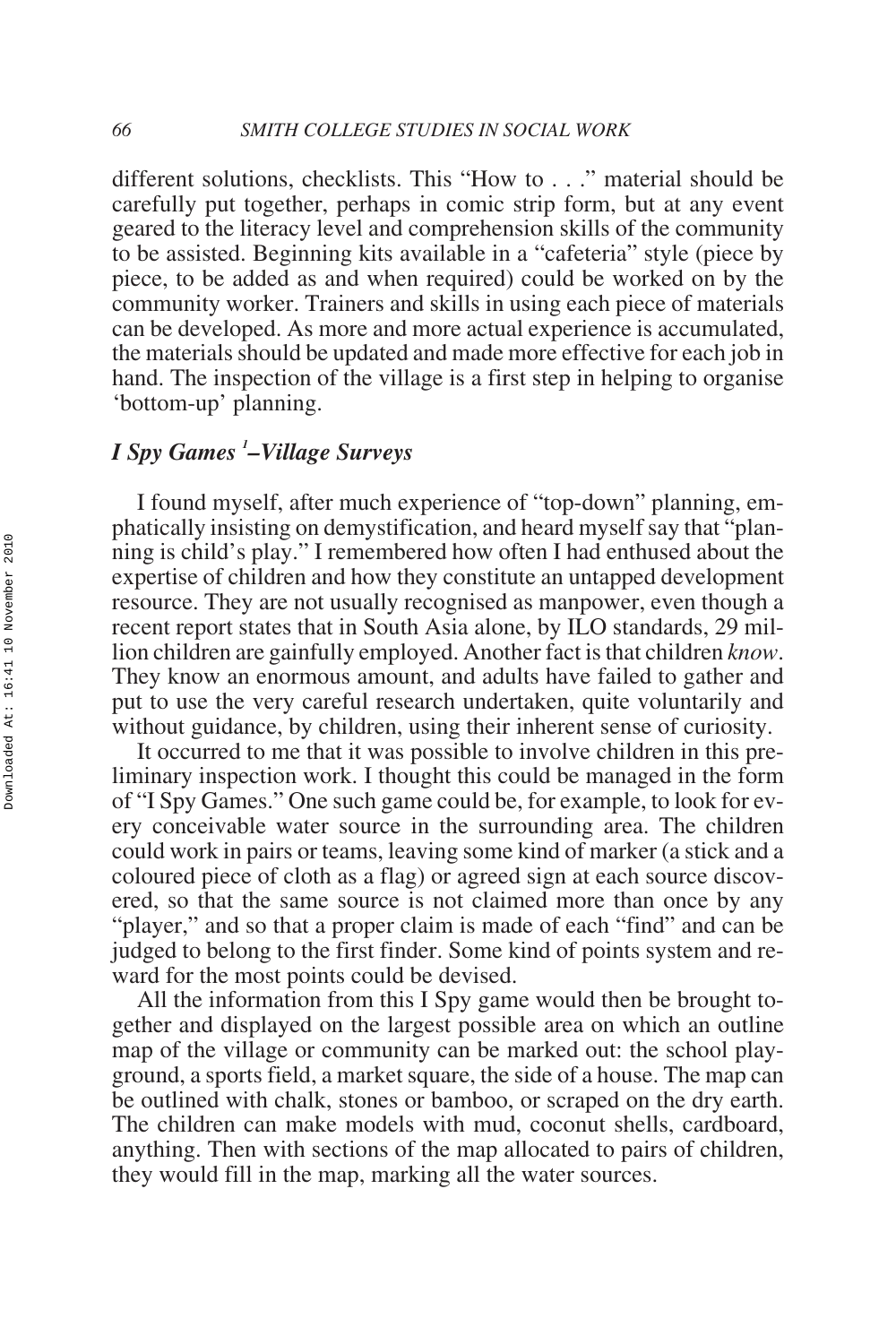A village leader, a health worker, or a youth group might organise the whole game. Better still, an enterprising schoolteacher might use an I Spy Game to teach and link many aspects of the curriculum, preferably as a practical activity illustrating what the school is supposed to be teaching anyway–making, charts, graphs, handicrafts, hygiene, social studies, essay-writing, or as a valuable learning project in its own right.

Children could be asked to write on such subjects as "Twenty-Four Hours of Water Use in My Family," describing where the water comes from, how it is collected and stored, how much is used for what, and something about the seasonal variations. They could be set the task of producing a wall mural (children paired, each pair taking a small section of the wall) illustrating water use in the village. All of this clearly has direct relevance to the school curriculum.

From this basic game, we can move on to an I Spy "Sanitary Inspector" game. Teams are again formed and rewards given, this time to the team that identifies from all the sources the most water-risk danger situations (having been told as part of health education, all about these beforehand–cattle drinking, bathing, clothes washing, open wells, defecation). They must place a sign to mark the danger and to claim the site for their team. The signs could be semi-permanent so as to mark the site until the risk was eradicated. Now the risks would be added (big red spots?) to the sources plotted on the huge map. These water games might be linked appropriately to local water festivals such as Holi, Mahathingyan, and so on.

When the whole layout is satisfactorily completed, the village leaders and the whole village should be invited to attend a ceremonial inspection of the map. The whole thing will be explained (preferably by the children themselves) and a full presentation made on "Our Village Water Conditions and What Might Be Done for a Clean Village Water Supply."

Of course, these games and the whole procedure expect much of the schoolteacher or whoever, and might require a campaign to back them up with an orientation, practice sessions and materials, sponsored by the education, welfare or health authorities.

Variations can be prepared or experimented with in relation to malaria, nutrition (what is in the market week by week and is cheapest), agriculture, irrigation, forestry, husbandry, transportation, marketing, and so on with whatever might be troubling and is a priority identified by the community itself.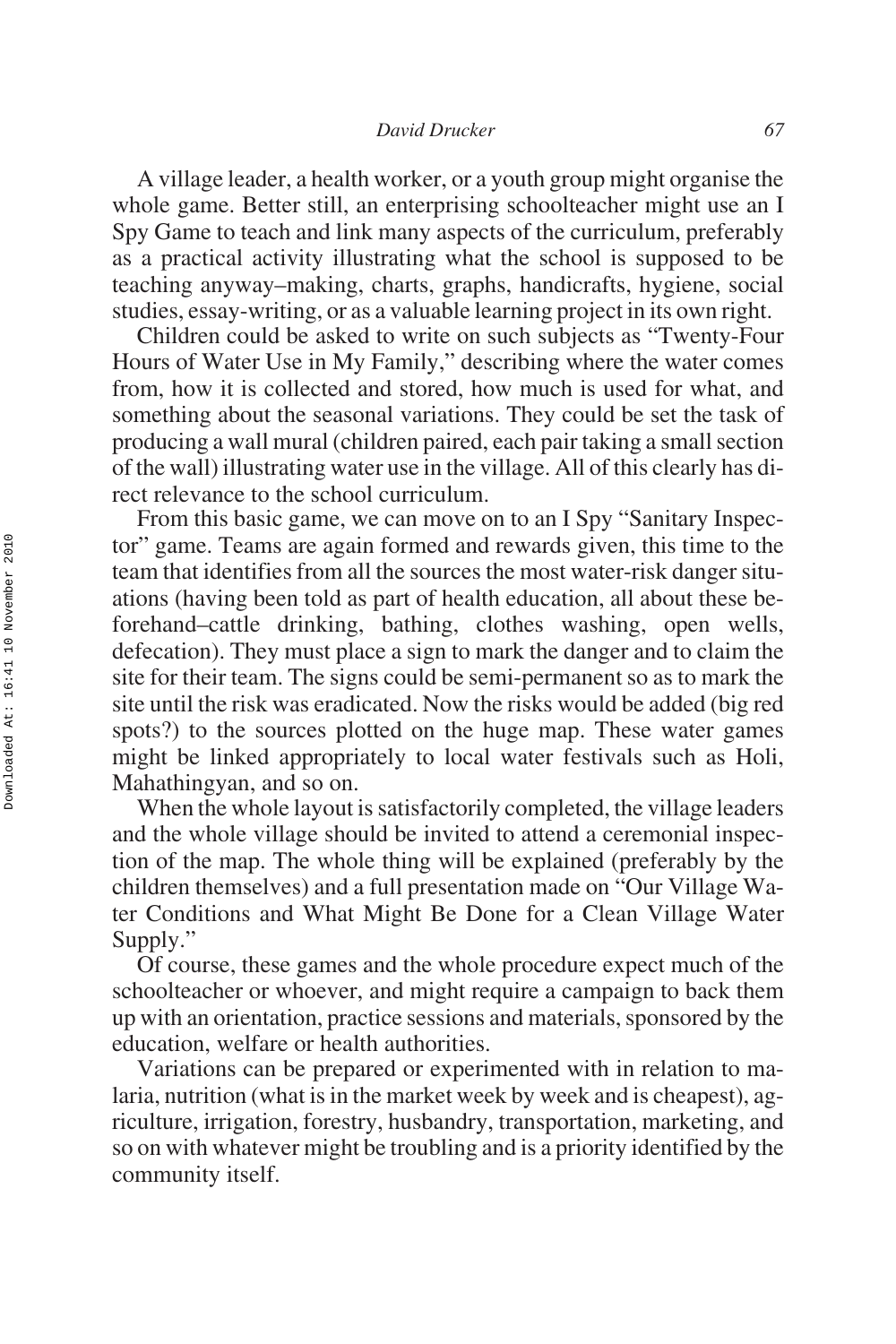#### *68 SMITH COLLEGE STUDIES IN SOCIAL WORK*

What has been illustrated is a child-contribution approach to planning. However, the principle is the same even where an adult group is to take responsibility, rather than the children.

The information and the community involvement and interest engendered by these "game" activities are the fertile ground upon which specifically local, tailor-made plans can be built. One way in which communities have been assisted in responding to this encouragement to plan (in this case a new water supply was the focus) is as follows.

# *An Aid to Planning with the Community*

At a large village gathering everyone (try to see that the women are appropriately represented) is invited to list all the things that they foresee will need to be done. The emphasis is on *activities*. Bearing in mind the low level of literacy, someone is invited to do a drawing of each *activity* (no great artistic skill is necessary; matchstick men and crude representations will do, although it is surprising how often a village artist is discovered). Each drawing is pinned on the wall until all the actions have been mentioned and everything seems to have been covered. The activities are then considered in order of precedence chronologically, clustering the pictures where activities have to be undertaken simultaneously.

When the sequence has been pinned around the meeting place to everyone's satisfaction, consideration can be given to timing practicalities such as seasons, wet/dry, sowing/harvest, festivals, and so on. Above the pictures agreed dates for the activity can be placed. (Without talking the language of planning the community will have produced their own flow charts and chronological bar chart representations). How many people, what skills, tools and resources, can be represented under each of the drawings and at some point who exactly will be involved in each activity can be worked out and added–a manpower plan!

A useful device can be utilised to deal with costs and bookkeeping2, which will clarify matters even for those poorly endowed with numeracy. Plastic bags should be placed under each activity and play-money (as in the game of Monopoly) used to count out what each activity is expected to cost. Where there is to be some revenue, from selling water or some other produce, a similar estimating and counting out can be enacted and shown against costs. (Even those who find difficulty in adding up and subtracting have skills in counting out cash). Later, as money is collected or dispersed, it can be shown to be moved from one plastic bag to another.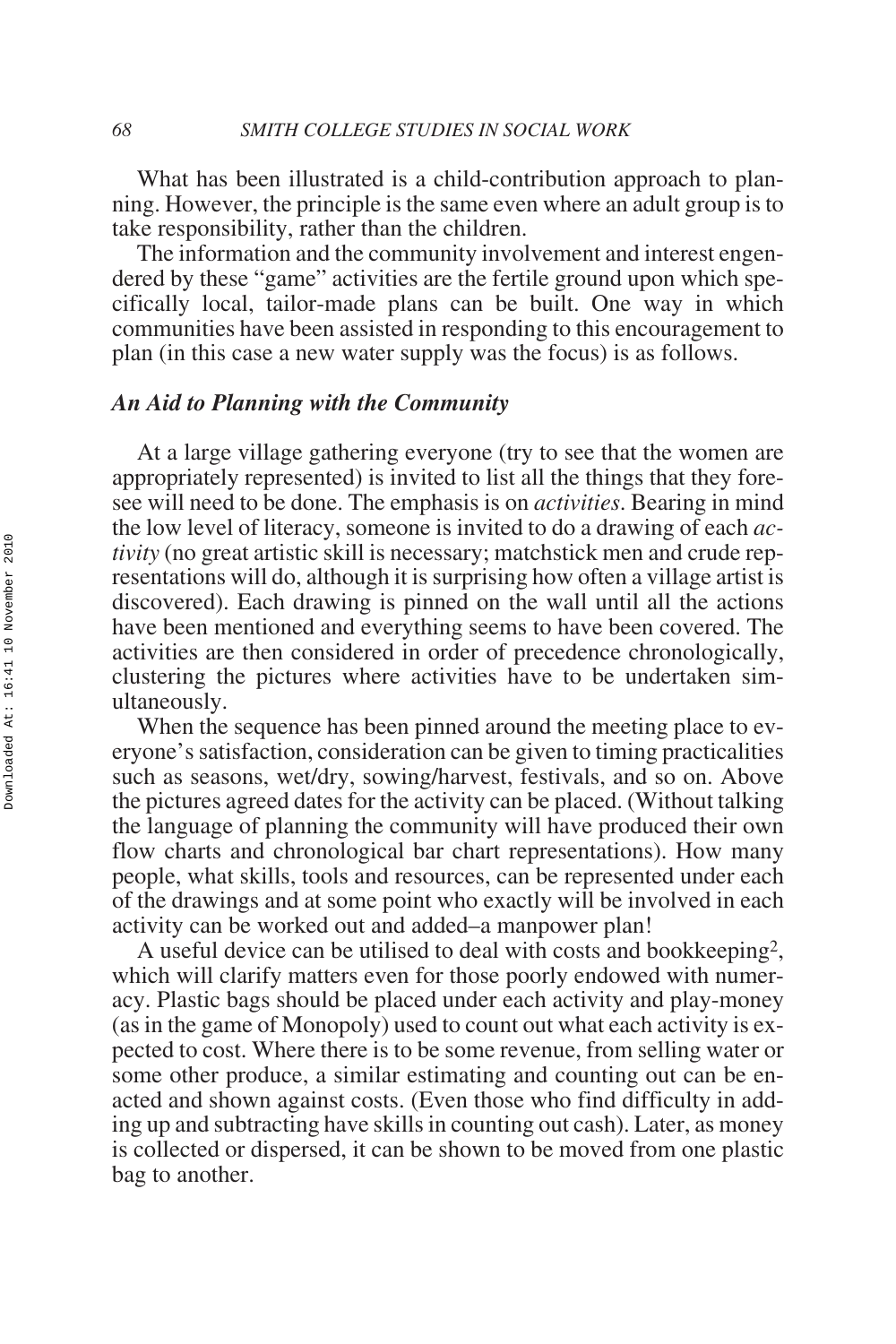There now exists a very visible representation of the community budgeting for the project, and the whole collection of pictures and bags of money remain in the community publicly displayed and can be used for monitoring and further discussion as the project gets under way and proceeds.

# *Link with "Support-Down"*

Once the whole picture of the step-by-step development and the activities which are necessary at the community level have been laid out, it should then *be* possible and somewhat more familiar to work back up the administrative and technical agency structures and to tie into the community timetable and flow of activity, the inputs and support from outside, detail by detail. Where there are activities determined by technical and administrative imperatives which cannot neatly gear into the community pace and way of doing things, these points of discord must be given special consideration and a mutually acceptable arrangement be agreed upon and fully re-planned in the community. The range, content and timing of the activities must eventually all lead to a service that is satisfactory to the community, the authorities and from the technological point of view.

When these plans have been jointly examined and agreed upon, they should then become the basis for some kind of formal contractual agreement. In skilful hands this planning process at the community level can result in enhancing social cohesiveness; health and development education; and the establishment and improvement of community/government operational relationships–all amounting to the essence of practical nation building! <sup>3</sup>

# *A Summing Up*

Underlying all this is the principle that services must be made to measure (measure up to the local community, that is) and not be rigidly uniform.

First, find out; that is, encourage the community to find out (they can share with the planners later) what their specific needs and conditions are, and what might be the choices, given available resources, for specific improvement. Who, when, what with, how much, etc., must be properly spelled out for each village and community fully involving the people in finding out, understanding and thinking about how things can be done (more "How to Guides").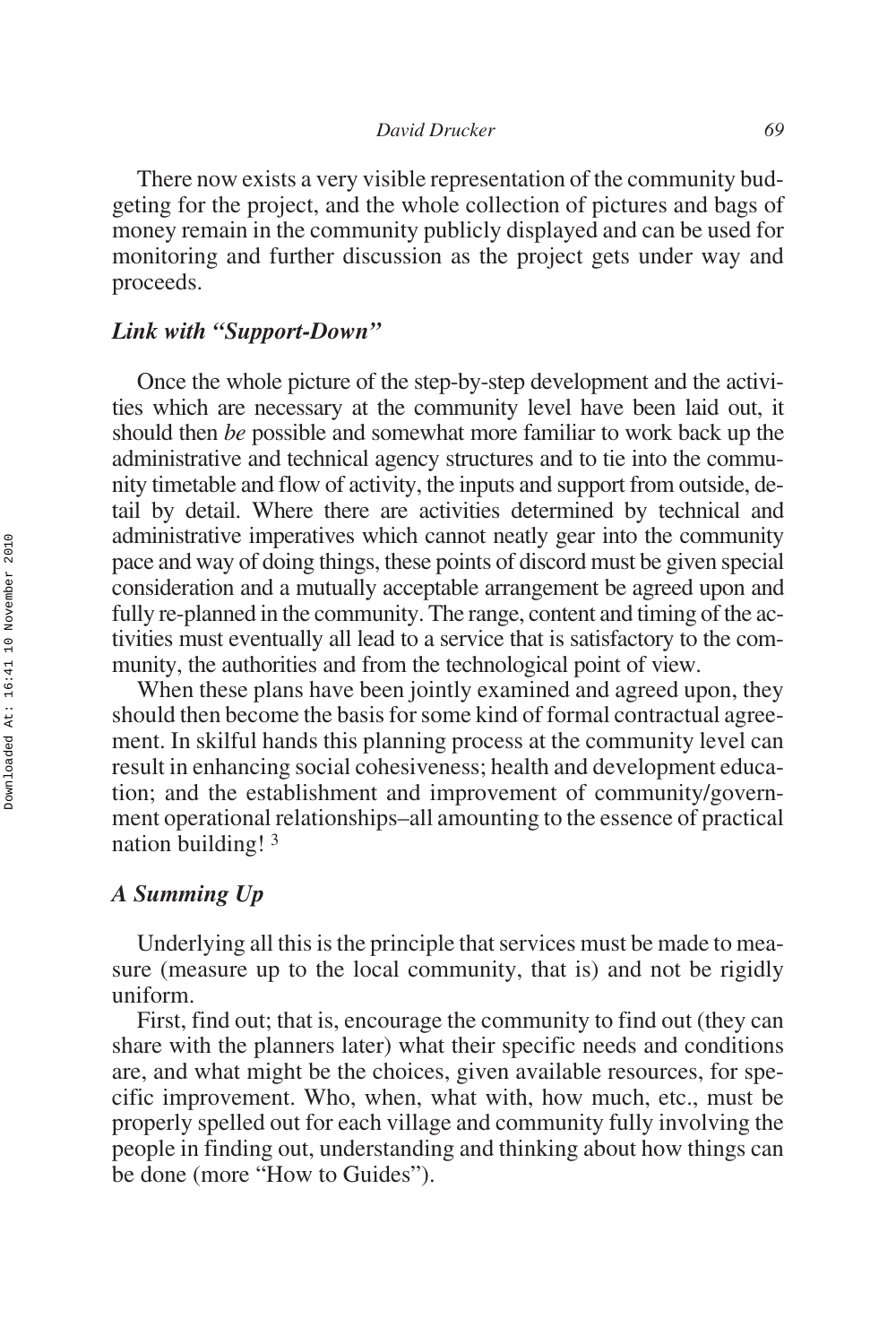In community matters the golden rule is that the community will know best, if pains are taken to involve them in their own problem-solving processes. We must be prepared to take time and energy, and develop our skills in assisting them, with gathering and considering information they can best use, and in offering realistic methods for planning and harnessing their full development potential.

Many of the examples we have given here derive from the field of health. The situations which provided an "entry point" here were the sanitary conditions underlying the problems presented, i.e., diarrhoea, scabies and so on. The health team took a "group development" rather than an individual patient approach, involving health education and preventive action. They moved directly from a point at which people had an immediate problem. The health team dramatised the situation and went on to work towards establishing a *realistic village-made plan* of action, including the beginning of a village-based health worker service, which is current thinking in Primary Health Care.

However, health needs are likely to be fairly low on any community's priority list of needs. Water, which is of course related to health, especially in water-scarce areas, can often provide an "entry point" for development, but different communities will experience different problems. We developers will tend to see the problems with which our own sectors are most familiar and keen upon.

Nevertheless, the fact is that development can start from any presented problem, or any "sectors" built-in perspective, but we must learn to use these starting places to reach into opportunities for establishing the foundation for all development activity. As I see it, one rural-based problem is related to all the others and the foundation for change rests with assisting communities to experience positively a partnership which leads to discovering their own ability for organising themselves, planning, getting things done in successful collaboration with others, and with each achievement to find they have an increased capacity for development and "social preparedness." This kind of community cohesiveness, growth of community skills and trust of outside agencies are important resources in their own right and can be considered as development *capital*. Without such capital not much is possible.

As has been indicated, despite the health orientation of this paper, agricultural workers, teachers, youth leaders, political cadres perhaps, and many others may begin to discover development "entry" from any one of a myriad of backgrounds and formal structures. They can be taught and helped to learn and gradually accumulate and improve community focussed skills. There are specific development skills, but these, as we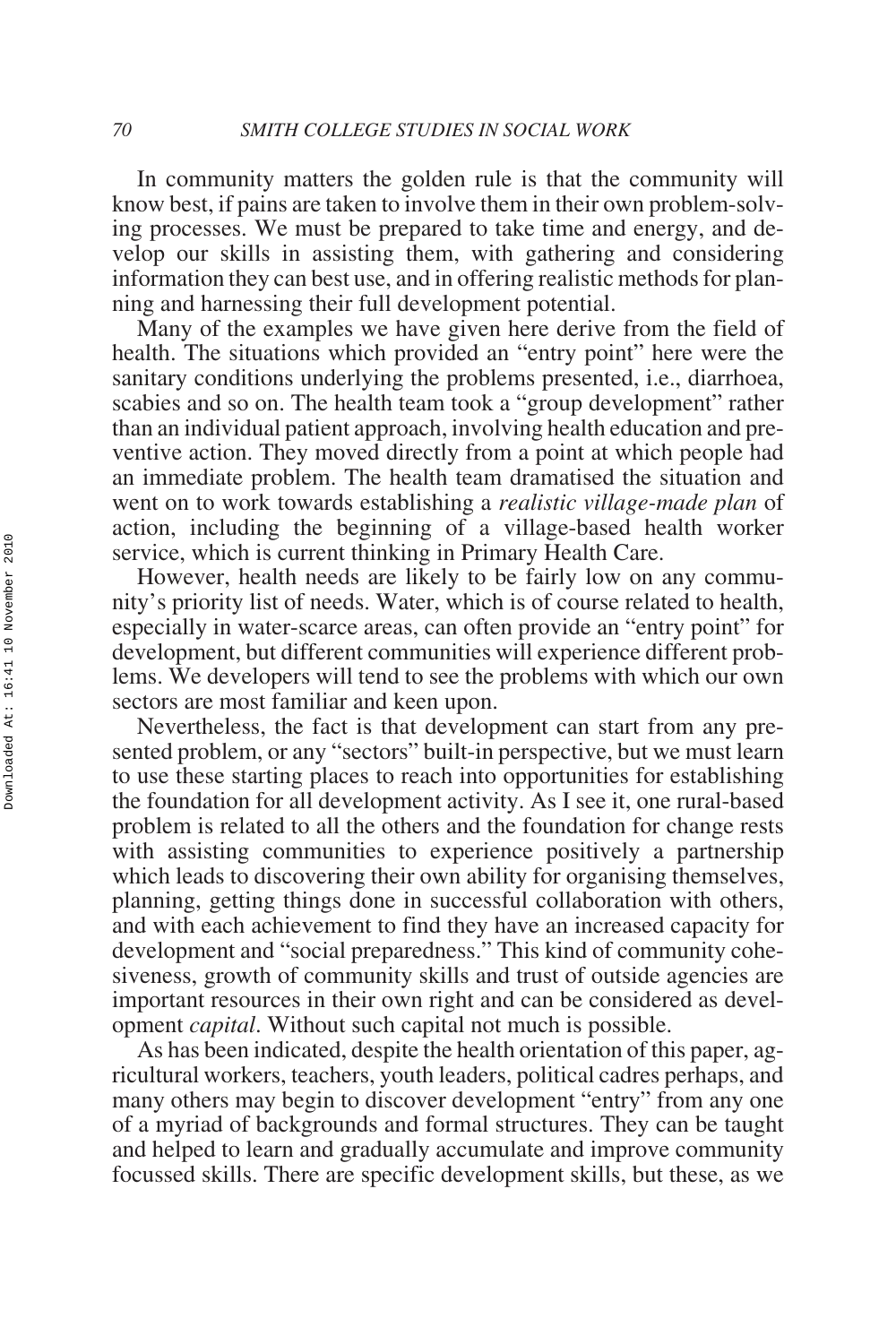have seen, are not simply added to one's usual role and responsibilities. Such skills must permeate what one brings to the situation and begin to transform the way in which one perceives and the way one has been accustomed to operate.

In this sense the development worker's special technical or sectoral background is secondary; his community skills become primary and above all are inspired by a state of mind.

This state of mind involves recognising and responding to a need as it appears in working with people. A readiness and sensibility to being able to see how and what needs to be done can be translated into assisting the community to mobilise the help itself, and to obtain available help from outside as and when it is needed. The good development worker is always finding ways to broaden and build upon a community's own capacities for planning and implementing development activities.

Inherently there must be a realistic understanding that if trust has been built, outsiders can work with communities and the communities will know what to do if the assistance given is realistic and important enough to them. The worker must function through appropriate relationships and institutional forms, which stimulate and reinforce community participation step by step, action by action.

# *EPILOGUE*

We were returning from one of the sitting-on-the-temple-steps joint health care sessions that I described earlier. The young doctor I was accompanying had with phenomenal patience and skill been discussing, with an enormous crowd, extraordinary matters–the rare necessity for neurological examination and perhaps surgery for a villager who had recently begun to behave in a bizarre fashion and had by all accounts suffered a rapid physical deterioration. The villagers had contributed many important observations regarding the patient and his family, but were inherently hostile, even terrified (not without good reason) of the local mental hospital. But now the doctor said to me, "Do you know that those villagers, without the medical terminology, of course, and without too much in the way of any vocabulary for that matter, nevertheless asked most of the same questions and had tried to weigh the same risks as our doctors do every Saturday morning at the hospital when new cases and autopsies are discussed by the Professor of Neurology."